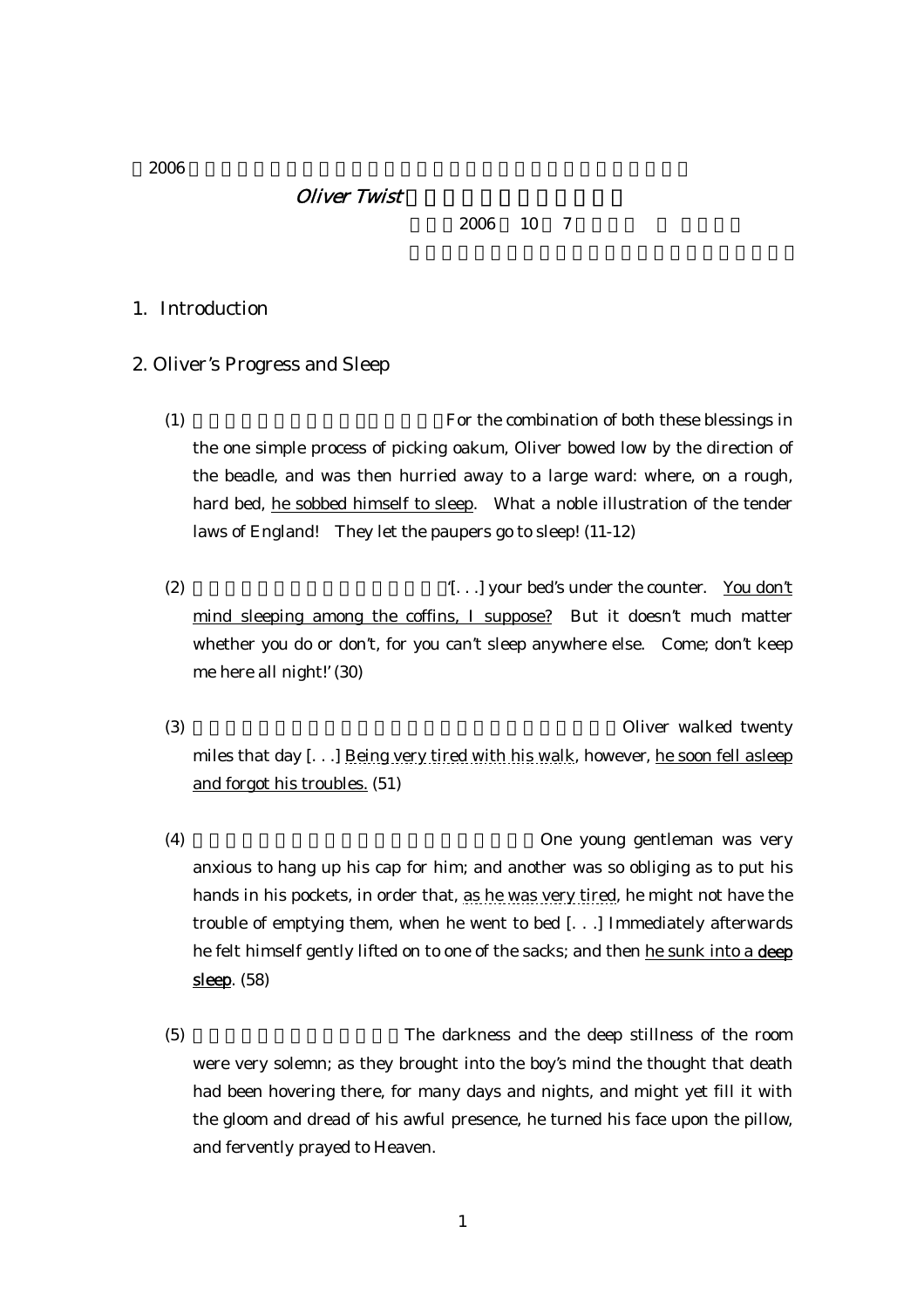Gradually, he fell into that deep tranquil sleep which ease from recent suffering alone imparts; that calm and peaceful rest which it is pain to wake from [...].

It had been bright day, for hours, when Oliver opened his eyes; he felt cheerful and happy. The crisis of the disease was safely past. He belonged to the world again.(78-79)

(6) Master Bates [. . .] led Oliver into an adjacent kitchen, where there were two or three of the beds on which he had slept before [...] But he was sick and weary; and he soon fell **sound asleep**. (117)

# [Oliver] at length fell asleep. (148)

 $(7)$  (2) Weary with watching and anxiety, he

- (8) Stepping before them [Rose and Mrs] Maylie], he [Mr Losberne] looked into the room. Motioning them to advance, he closed the door when they had entered; and gently drew back the curtains of the bed. Upon it, in lieu of the dogged, black-visaged ruffian they had expected to behold, there lay a mere child: worn with pain and exhaustion, and sunk into a deep sleep  $\left[ \ldots \right]$ . (209)
- (9) I wished to show, in little Oliver, the principle of Good surviving through every adverse circumstance, and triumphing at last (Prefaces, xxxviii)
- (10) This is not to suggest that such chapters or passages are uniquely determined by Dickens's experience of Mary Hogarth's death [. . .] but rather that certain aspects of Dickens's creative imagination were thereby strengthened or aroused. That is why there now develops in *Oliver Twist* a constant sense of the need for sleep, for forgetfulness, for that blessed slumber "which ease from recent suffering alone imparts" [. . .]. (Ackroyd, 243)
- (11) It is not mere repose from action that is capable of recruiting the wasted powers, or restoring the nervous energy. Along with this is required that oblivion of feeling and imagination which is essential to, and which in a great measure constitutes, sleep. (Macnish, 12)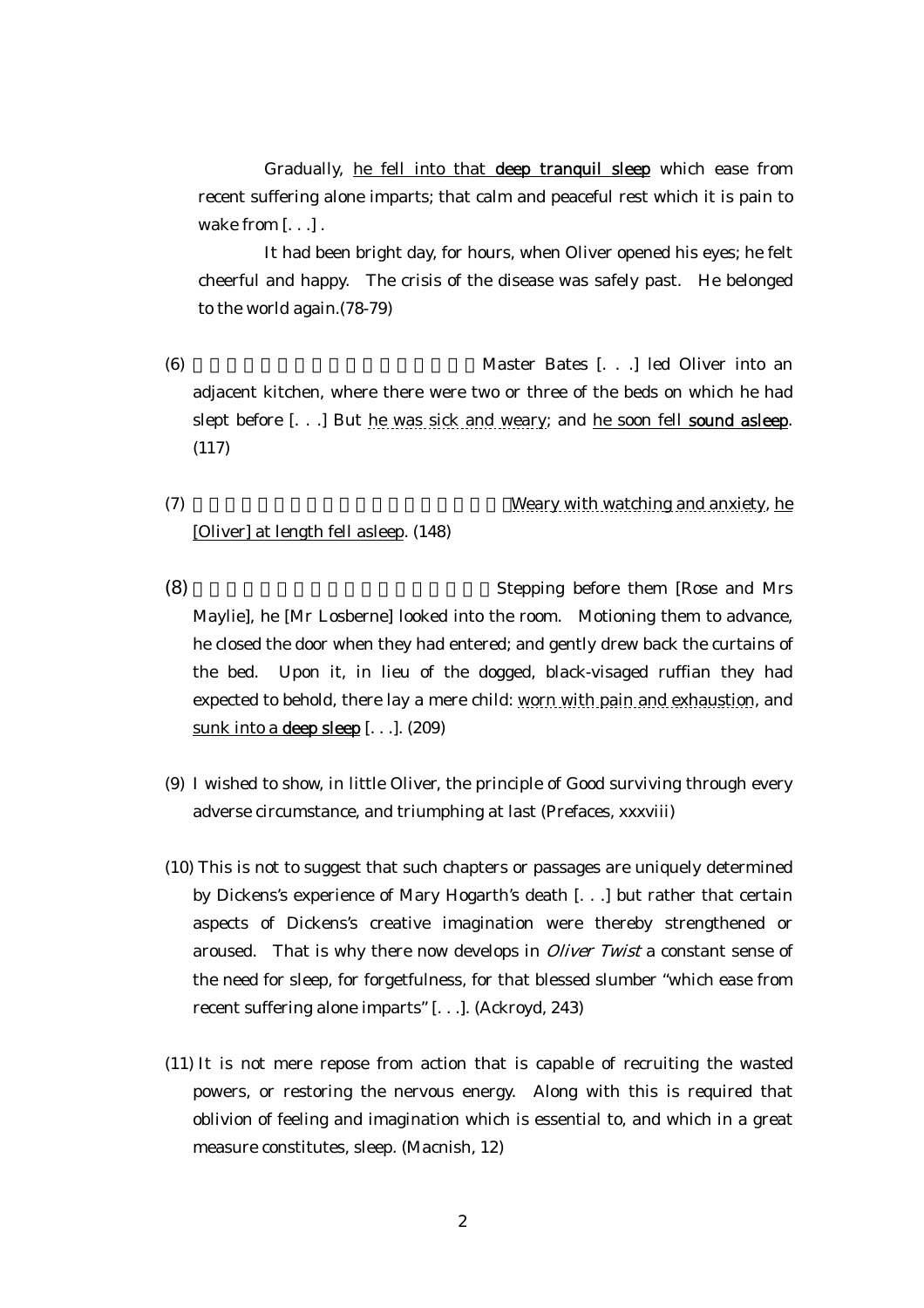### 3. Sleep and Sleeplessness of Sikes

- (12) Mr William Sikes, awakening from a nap, drowsily growled forth an inquiry what time of night it was. (277)
- (13) [. . .] I'll lie down and have a snooze while she's gone (283) Mr Sikes, meanwhile, flinging himself on the bed, and composing himself to sleep away the time until the young lady's return. (283) [. . .] he uttered a growl of satisfaction, and replacing his head upon the pillow, resumed the slumbers which her arrival had interrupted. (286)
- (14) Sikes, locking her hand in his, fell back upon the pillow [. . .] after dozing again, and again, for two or three minutes, and [. . .] was suddenly stricken, as it were, while in the very attitude of rising, into a deep and heavy sleep. (288)
- (15) [. . .] he [Sikes] laid himself down under a hedge, and slept. Soon he was up again, and away [. . .]. (349-50)
- (16) [Sikes] had almost dropped asleep, when he was half wakened by the noisy entrance of a newcomer. (351)
- (17) Let no man talk of murderers escaping justice, and hint that Providence must sleep. There were twenty score of violent deaths in one long minute of that agony of fear. (353)

## 4. Fagin's Sleeplessness

(18) It was nearly two hours before day-break; that time which in the autumn of the year, may be truly called the dead of night; when the streets are silent and deserted; when even sounds appear to slumber, and profligacy and riot have staggered home to dream; it was at this still and silent hour, that Fagin sat watching in his old lair, with face so distorted and pale, and eyes so red and bloodshot, that he looked less like a man, than like some hideous phantom, moist from the grave, and worried by an evil spirit. (342)